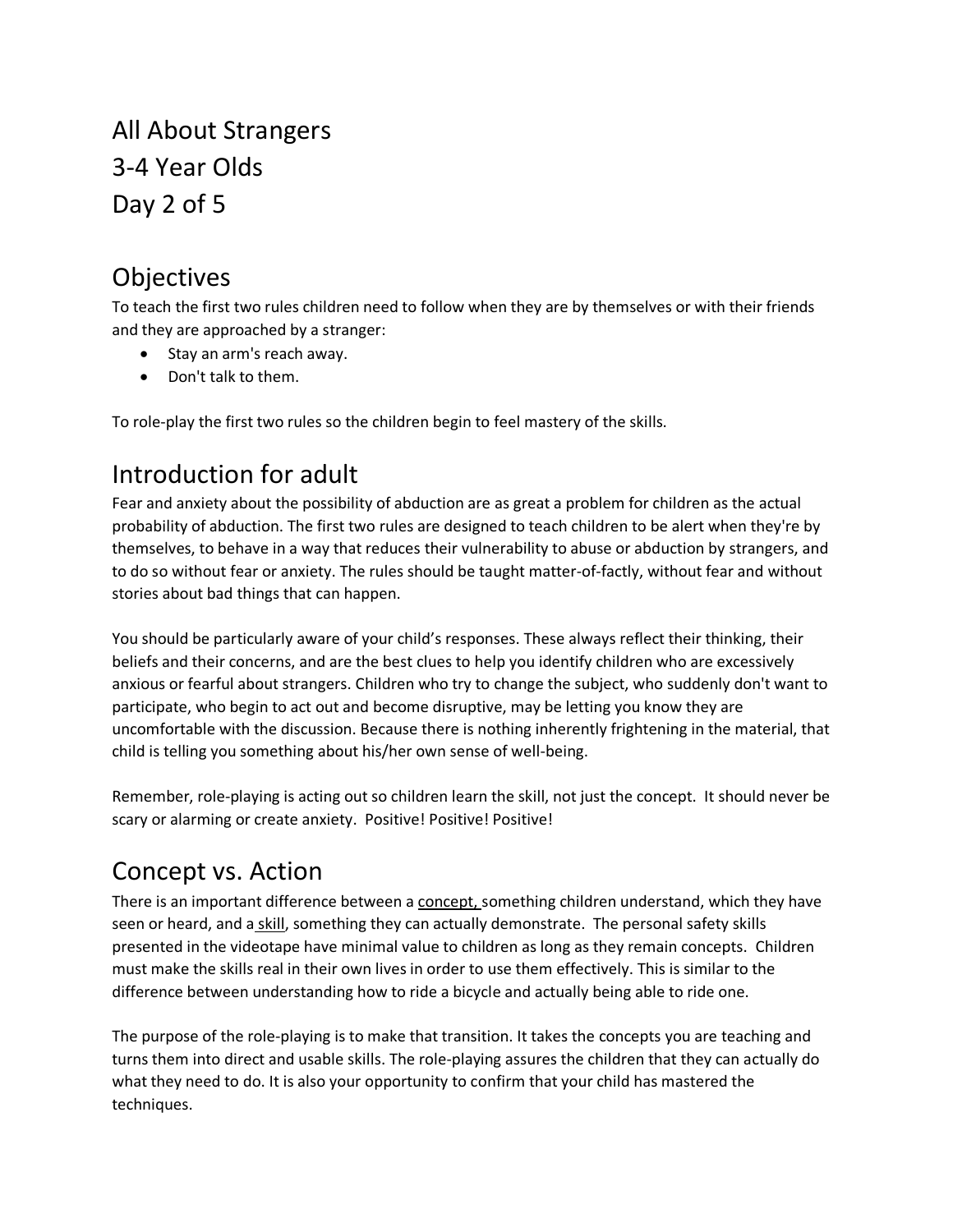The initial presentation of the rules will be made in the videotape. The subsequent discussion and roleplaying give your child an opportunity to learn the techniques. As the videotape demonstrates, the roleplaying should never be alarming or scary. Have a good time and use your natural acting ability to make the role-playing an enjoyable opportunity for everyone.

## Introduction for children

Last time we talked about strangers and learned that:

- A stranger is just someone you don't know.
- There's no way to tell good strangers from bad strangers by how they look.
- When you're all by yourself, you have to take care of yourself.

Today we're going to learn the first two rules to follow with strangers.

#### Watch videotape

[https://www.youtube.com/watch?v=YHMc4cRZEQk&list=PLSrCYUKewj4fovjoOqyXkWnJ9mFR4Tcfo&ind](https://www.youtube.com/watch?v=YHMc4cRZEQk&list=PLSrCYUKewj4fovjoOqyXkWnJ9mFR4Tcfo&index=10) [ex=10](https://www.youtube.com/watch?v=YHMc4cRZEQk&list=PLSrCYUKewj4fovjoOqyXkWnJ9mFR4Tcfo&index=10)

# Role-play

Okay, when do we follow the two rules we just learned?

When you're by yourself or with your friends, or even when the grownup taking care of you isn't watching.

Rule #1 had a really long name. Do you remember it?

It's called the "Arm's Reach Rule." We can also call it the "Circle of Safety."

*Demonstrate: the length of a grownup's arm plus how far they can reach, plus a little bit more.*  Also demon-strate the imaginary "Circle of Safety."

*Reinforce and teach the rules to children by role-playing the following "What if..." games.*

**RP:** What if you were sitting in your yard playing with (name a specific toy)? You're all by yourself and someone you don't know comes into the yard?

*Have the children stand up and back up. If they crawl backward, instead of standing up, say "If you're sitting down, do you crawl like a crab or do you stand up and back up? That's right, you stand up and then back up."*

Good, that's how far away I want you to stay away from strangers.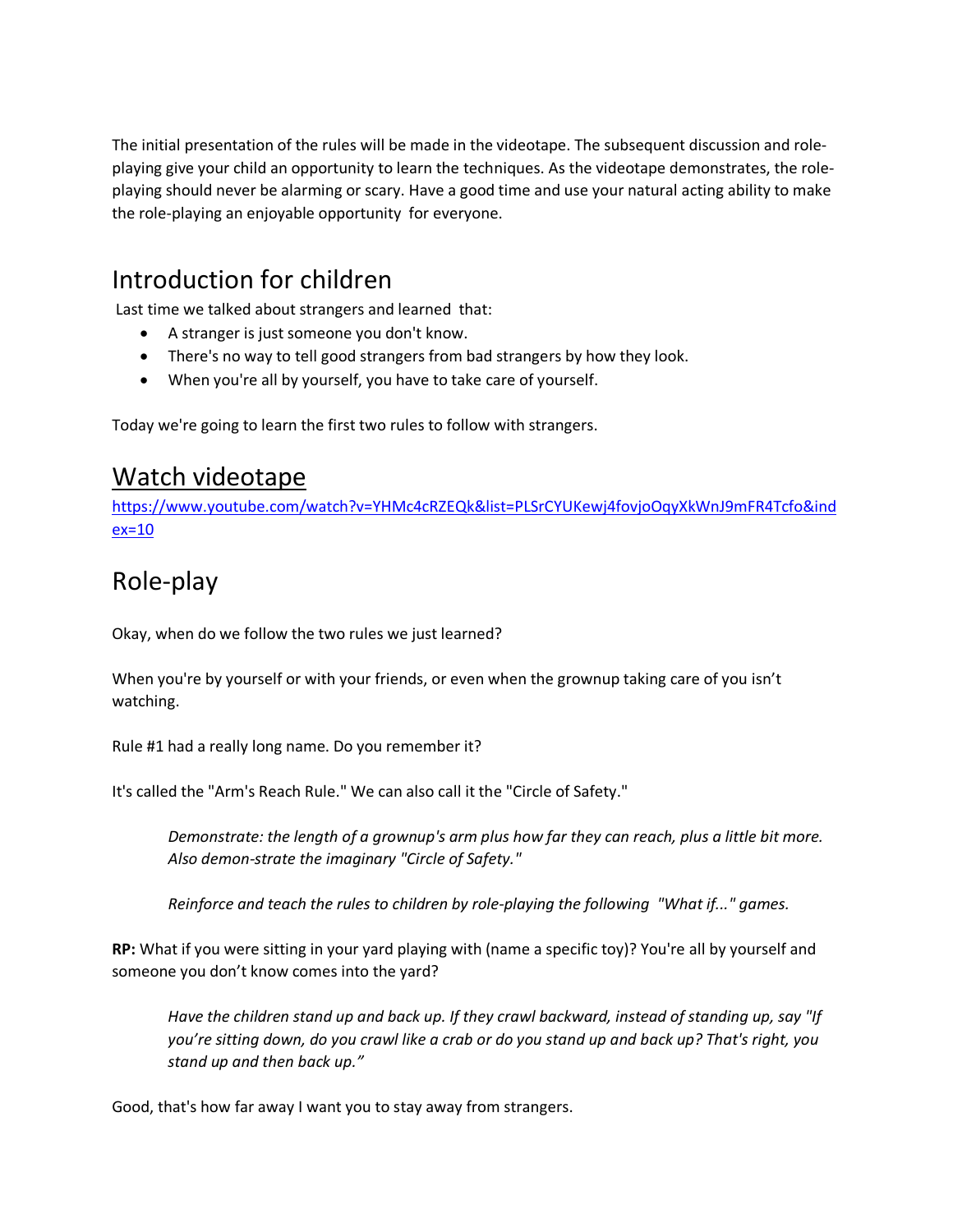*Reach out with your arm from time to time so they have a clear visual sense of how far an arm's reach away is.*

Do I want you to do this because they're bad people?

No. You stay an arm's reach away because you don't know the person, and that's the first rule.

What if the person takes a step towards you?

What would you need to do to keep a circle of safety around yourself?

*Again, you want children to back up and always stay an arm's reach away. This response should be automatic.*

Did you back up because you were afraid?

No, it's just because that's the rule: Stay an arm's reach away.

**RP:** What if you are in the yard with one of your favorite toys? Do you leave your toys when you back up?

Yes, you do. That way you can look at the stranger without worrying about picking up your toys.

Where are your eyes?

Can you pay attention to the toys and the stranger at the same time?

No, so you need to look at the stranger.

If you're not looking, how will you know what the person is doing?

**RP:** What if the person says, "Hi, My name's \_\_\_\_, what's yours?

*Many times if you ask a question that requires a yes or no answer, children will use their bodies to answer without realizing that shaking their heads or pointing is just another way of answering. Demonstrate other ways of communicating such as shrugging, nodding and turning from side-to-side. The point is, when children are by themselves, they shouldn't talk with their words or with their bodies.*

Do you answer?

**RP:** What if the person says, "Hi, is your mom home?" "Do you live here?"